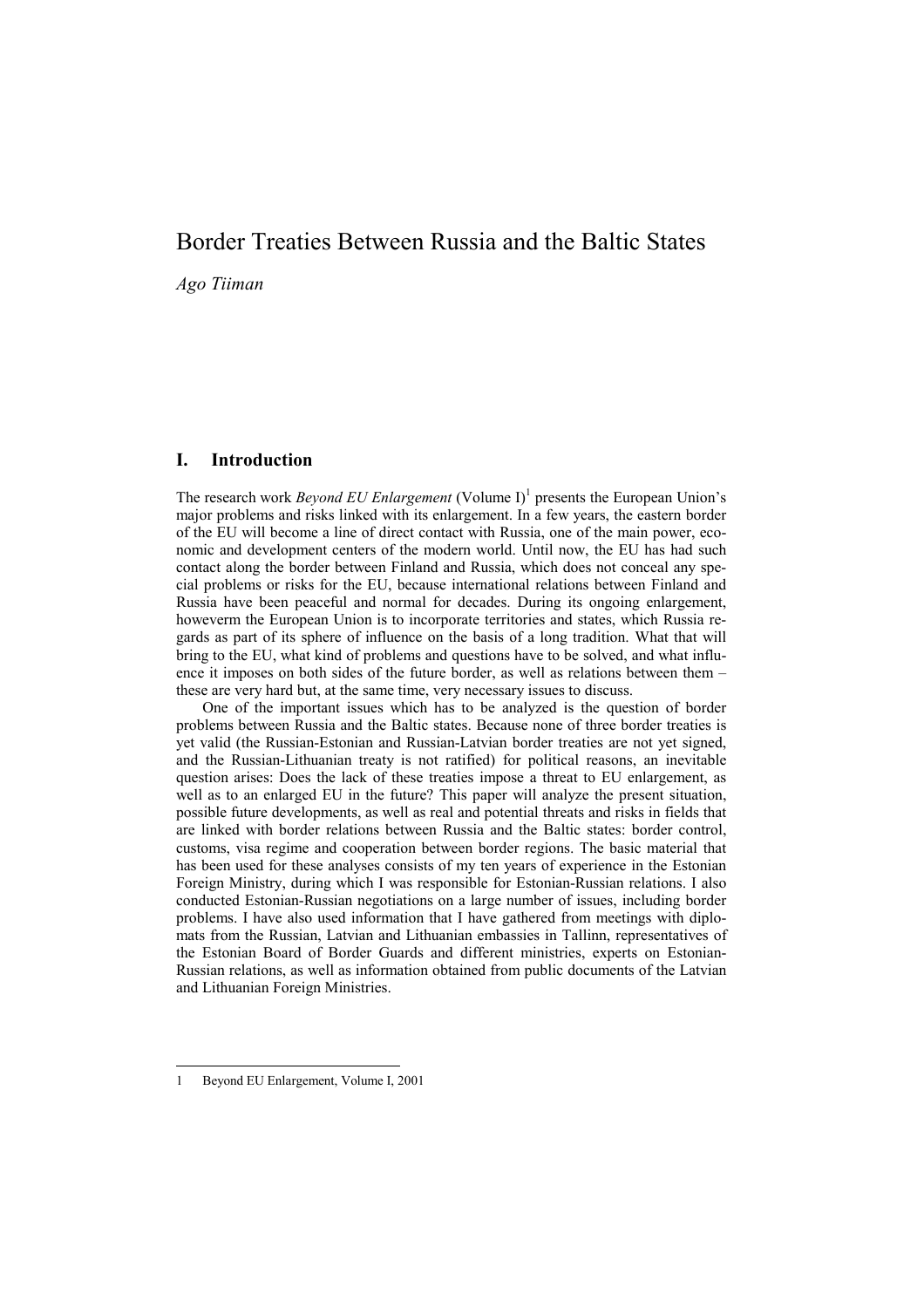#### **II. General Assumptions and Framework for Further Discussion**

In order to separate from all questions of Estonian-Russian border relations, the specific ones that are or may become problematic, it is necessary to lay down general assumptions and a framework for further discussion. In general, this framework coincides with the broader goals of the EU, regarding its relations with Russia and also its role in the general development of Europe. We will use them as described in *Beyond EU Enlargement* (Volume  $I$ )<sup>2</sup>:

- Due to its enlargement, for the first time in its history the European Union has a very important role and chance to be a provider of security and stability on the whole continent. This brings along the responsibility of being initiator as well as guarantor for these processes, which cannot divide and split, but must bring together still different parts of today's Europe for the sake of peace and cooperation.
- 2. The future borderline between the EU and Russia cannot become a new divisionline, a new "iron curtain," between two parts of Europe. This line has to unite, not to divide our continent. And it is despite the fact that in the future there is a possibility that on both sides of this border there will be two main but different political and economic centers of the world.
- 3. As one of the main goals of the EU today is to guarantee peace and security to its citizens, so the future borderline between the EU and Russia has to be firm and controllable to the extent that it should stop any attempt of the import of instability into the EU.

All of the questions and problems presented below are essential to this framework and under these assumptions.

### **III. Determination of Two Separate Cases: Estonia-Latvia and Lithuania**

Despite the circumstance that the three Baltic states are geographically very close and are linked by many quite essential facts (a similar situation with borders – the Baltic Sea on one side and Russia on the other, a quite similar history and destiny during the last century, very easily comparable countries by size and development, and other facts), in the case of border questions with Russia it is worthwhile to distinguish between two separate cases: Lithuania on one side and Estonia-Latvia on the other.

In the case of Lithuania the differences are very easy to notice: peculiarities in history and corresponding differences in mentality, differences in the demographic situation, which have their roots in World War II, two other neighbors (Poland and Belarus), and a strategic location between the "two Russias":

– Considering the history of Estonia or Latvia, we can bring only examples of the powers under whose rule these two nations have been. In the case of Lithuania, we must take into consideration that at one time Lithuania formed  $(14<sup>th</sup> - 16<sup>th</sup>$  centuries) a large and powerful state with Poland, with indirect influences that can be felt even today.

<sup>2</sup> Beyond EU Enlargement, Volume I, 2001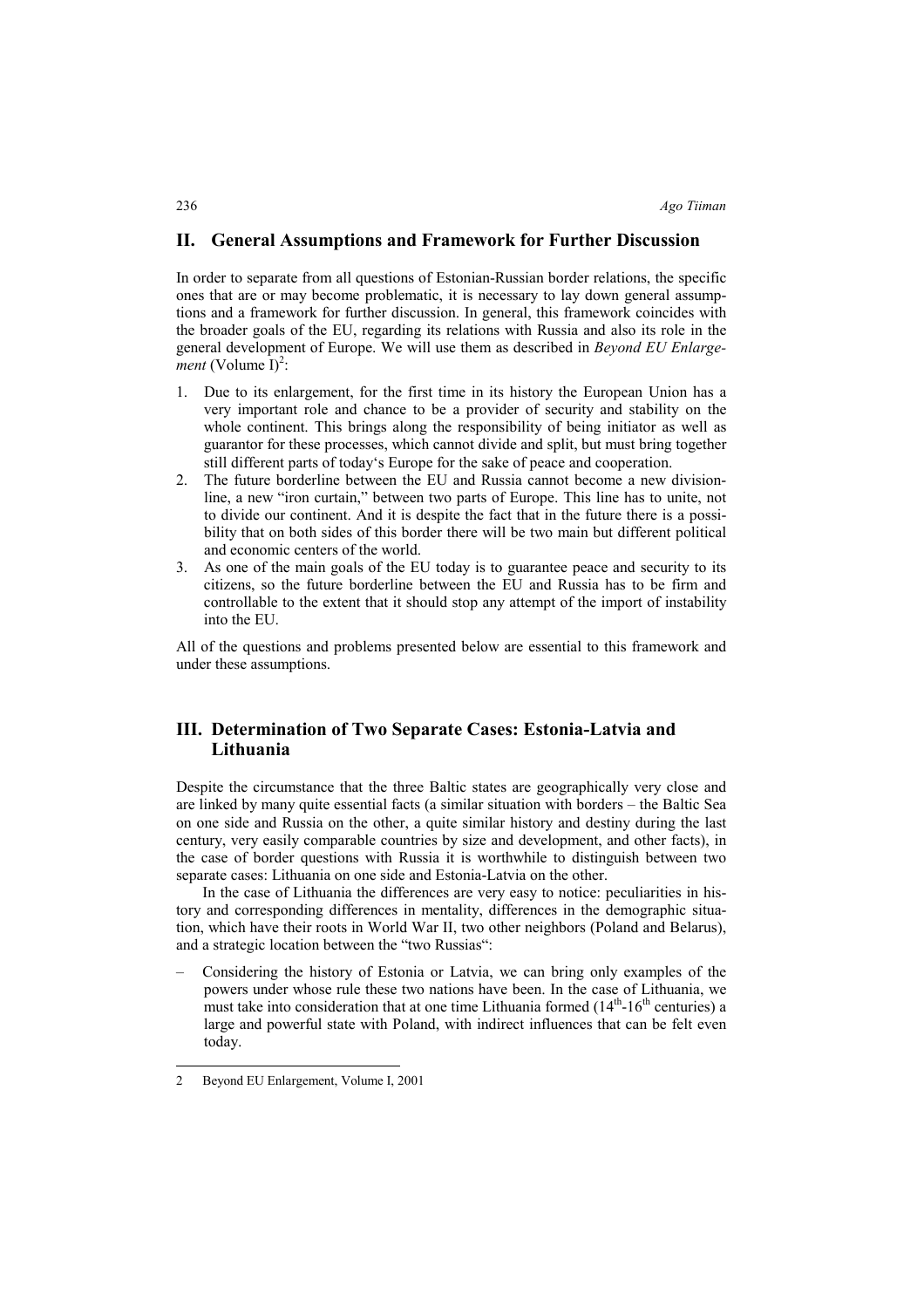- A very important fact for Lithuanian development is that it borders Poland. A few years ago, this was one of the major factors in Lithuania's aspiration to join NATO, as well as its current integration process with the EU. In 1998, the Lithuanian foreign minister said officially in the meeting with foreign ministers of the Nordic countries that the aspiration of Lithuania to join NATO and then the EU are closely linked with the relations between Lithuania and Poland. Lithuania wishes, that Poland, after gaining membership to one or another organization, can bring its neighbor into this organi.ation as well.
- In respect to its eastern neighbor, Lithuania is located between two Russias. Russian transit, especially military transit to and from Kaliningrad, runs through Lithuania. This fact has a decisive effect on relations between the two countries, which is not the case for Estonia and Latvia.
- The demographic situation in Lithuania now, and also immediately after regaining independence in 1991, has been homogeneous and stable: 80.6 percent are Lithuanians, and only 12.3 percent are Russian-speaking people. In Estonia, these proportions are 61.5 percent and 35.2 percent, and in Latvia 56.5 percent and 42 percent. Because of these numbers, Lithuania was ready to accept a "zero-option" for citizenship immediately after regaining its independence (Moscow's preferred option) granting all applicants who were previously Soviet citizens Lithuanian citizenship automatically. A political step of this kind has not been feasible for Estonia and Latvia on the ground of internal security. This fact has always been the main tool in the hand of Moscow for the separating the Baltic joint front in relations with Russia. – As an example, it is worthwhile to look at the official web site of the Lithuanian
	- Foreign Ministry<sup>3</sup>: – "Lithuania and Russia have no unresolved political issues – that creates favour
		- able conditions for the development of relations and co-operation with Russia on bilateral, regional and an all-European scale.
		- "Lithuania has no border problems with Russia, nor does it have problems in relation to its Russian national minority.
		- "Lithuania granted the right to obtain Lithuanian citizenship for all the inhabitants that resided in Lithuania up until the declaration of its independence. The Russian population represents approximately 8 per cent of the population of Lithuania and they enjoy full social, cultural and linguistic autonomy guaranteed by the Lithuanian laws and according to international standards.
		- "Lithuania bases its relations with Russia on universally recognised norms and principles of international law and the Lithuanian-Russian Treaty on the Foundations of Inter-State Relations, signed on July 29, 1991, and entered into force on June 4, 1992."
- This example shows very clearly, that by specifically stressing the lack of a border and minority problems, Lithuania does not want to be regarded as just one of three Baltic states. This fact has been emphasised also by Moscow, as an example to follow for the other two Baltic states.
- Lithuania is strongly not interested in the restitution of the situation before World War II regarding its borders, which Estonia and Latvia are. Such a step would leave Lithuania in a situation where it would to answer to substantial territorial claims

<sup>3</sup> http://www.urm.lt/data/5/EF2284527\_russia.htm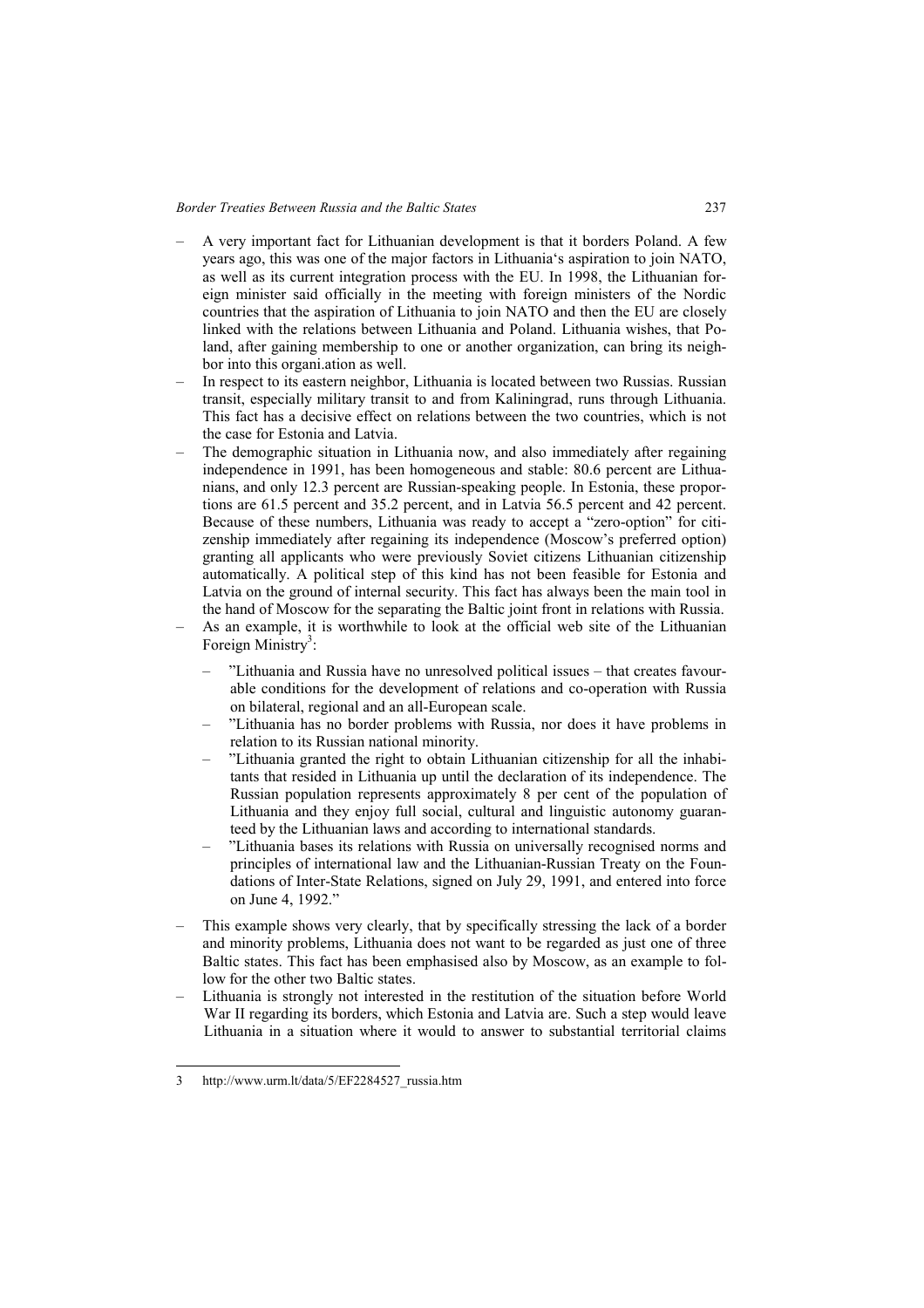from all of its neighbors. That is also the reason why it always stresses a lack of border problems with Russia, as well as the fact that it has already signed a corresponding treaty with Moscow.

Border problems for the two other Baltic states, Estonia and Latvia, are quite similar, and they can be analyzed in the same way. Also, it is common in both countries that border issues are still regarded among politicians as a test of patriotism, which leads to the issue's use in internal political struggles between parties.

#### **IV. Overview of Estonian-Russian Border Negotiations**

The first international border negotiations between Estonia and Russia took place in 1920, when Estonia was in a position to dictate conditions. Therefore, the borders agreed upon were justified mainly by military facts, not by any other factors. For precisely that reason, this nuance was very well remembered by the Soviet Union leadership of that time, and thus after the occupation of Estonia in 1945, the corresponding borders were changed by a unilateral decision of Moscow. An interesting fact is that border line was drawn not on the site, but only formally on the map in offices in Moscow. It is obvious when Estonia and Russia, as international partners, sat down in 1992 to negotiate the border problem for the second time, why the positions were diametrically opposite.

The Estonians' main goal on those negotiations was not to solve the border problem between the two states, that is, to negotiate and demarcate a border line and fix it in a bilateral treaty. Actually, the main Estonian goal was to reach Moscow's official acknowledgement of Russia as the legal successor to the Soviet Union, of the occupation of Estonia by the Soviet Union in 1940, a public apology for that occupation, and the restoration of the demographic situation of the time before World War II. It can be said that Estonia was seeking the possibility of restoring the situation in place just before World War II. Technically, it meant that the Estonian delegation had instructions to achieve by any means Russian recognition of the Tartu Peace Treaty of 1920, with all the legal consequences flowing from that: recognition of the forceful annexation of Estonia, as well as the illegal change of state borders, with attendant demographic consequences. During preparations for the negotiations many experts in international law indicated that such goals were unachievable for several strong reasons:

- first, because of the Helsinki Declaration of 1975, which Russia interpreted as a solid obligation for Estonia not to seek changes of post-war state borders;
- second, becaues Russia had many other similar, unopened but potential cases of border problems, it was firmly against any kind of discussions about border changes; and
- third, Russia's succession from the Soviet Union was a very big and painful problem. Thus Moscow chose not to take full responsibility for the actions of the Soviet Union and their legal consequences. The events of World War II were just some of those actions.

Experts also warned Estonian leaders that by demanding restoration of the pre-war situation, Estonia could jeopardize the unity of the Baltic States because of the situation on the Lithuanian-Russian border. Unfortunately, those warnings were ignored. An interesting fact is that even now there is no fundamential and complete analysis of the pre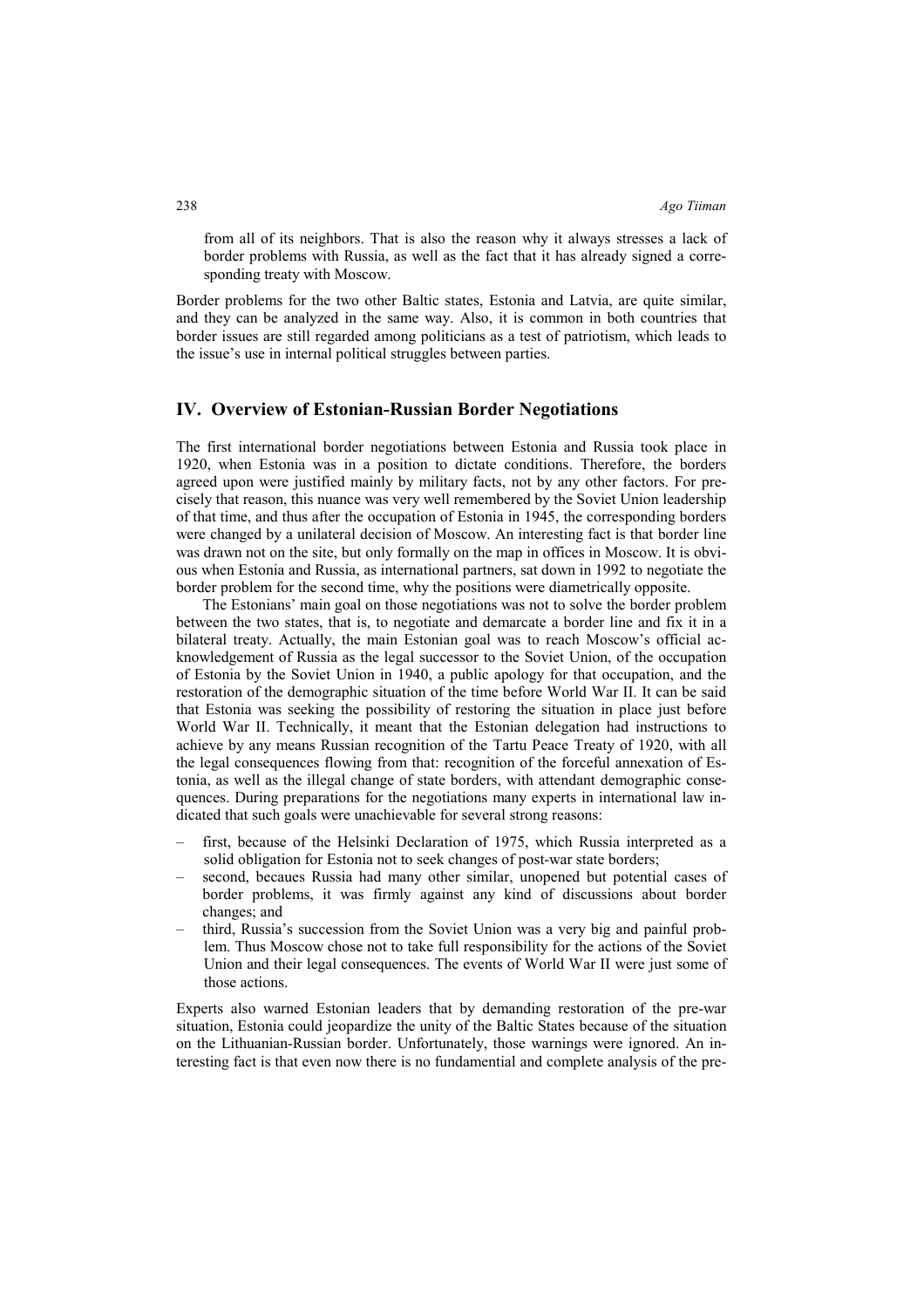war situation and the possible consequences of such aims from the Estonian government. It may mean that behind those actions, there was only the desire for domestic populism.

In negotiations of the border issue the Russian delegation proposed to fix the *status quo* in all questions that were related to preceding events and history. Such a position was not a surprise because the young and democratic Russian leadership of that time wished to find close partners and allies among the Estonian leaders in solving not only the border question, but many other difficult and complex problems of Russia as well. The opposite occurred: Moscow stayed firm in its initial statement that the Helsinki Declaration of 1975 did not allow even discussions on possible border changes. It is also worthwhile to mention that despite written requests of the Estonian government, no third country stated its official position in tha dispute over the borders between Estonia and Russia, understanding that any kind of intervention in that dispute might cause a chain reaction of unpredicted and undesired events over the whole of Europe.

Such a formal test of each side's strength lasted until 1994, when the Estonian Government suddenly decided to give up both the territorial claims and its demand for Russian recognition of the Tartu Peace Treaty of 1920. The aim of that sudden move was to catch Moscow by surprise and to achieve a breakthrough in bilateral relations. Tallinn proposed signing the so-called technical treaty, which would specify only geographical coordinates of the future official borderline without reference to any international document, not even the Helsinki Declaration of 1975. Moscow's reaction was very calm: a special delegation was formed with corresponding instructions and with only the right to discuss details of such a document, but not to sign or even to initial any document.

Unfortunately, a breakthrough did not take place because both governments were already so tied up with promises to their domestic electorates, regarding bilateral relations that they could not solve any problem and save face at the same time. Therefore, progress in further negotiations was very slow until March 1999, when the heads of the delegations initialed the text of the Border Treaty between Estonia and Russia, with all its necessary supplements, at last. Now this document is still lying in the archives of Foreign Ministries waiting for a better time in bilateral relations. One can go further – during the recent meeting between the foreign ministers of both countries (March 5, 2002, in Kaliningrad Oblast), this document was not even mentioned in their talks.

The Estonian leadership has not once publicly declared its willingness and readiness to sign and to ratify this treaty, with the aim of solving once and for all this problem between neighboring states. The Russian government has rejected these proposals, referring to the unfavourable situation in bilateral relations and to its powerlessness to push ratification of the treaty through the State Duma. To a certain extent, the latter argument can be regarded as realistic, because up to the moment when President Putin took office, all Russian governments had been very unstable and did not have any kind of political back-up in the Russian parliament. In such situations there are many examples of the Moscow leadership using "foreign enemy tactics" for purposes of internal policy stability. In the mid-nineties the picture of Estonia, which the Russian government created for a wide audience in Russia, was so negative that it was totally impossible to discuss any kind of cooperation or sign any treaty between the two countries. It sounds like nonsense but in a 1994 poll, in which people were questioned about the biggest possible enemy of Russia, Estonia landed in second position after the USA.

Of course it has to be mentioned that the Estonian government also did not act in the most optimal way, with very sharp statements and comments on events in Russia, chaotic and incomprehensible actions toward its neighbor without a specific aim, an unclear and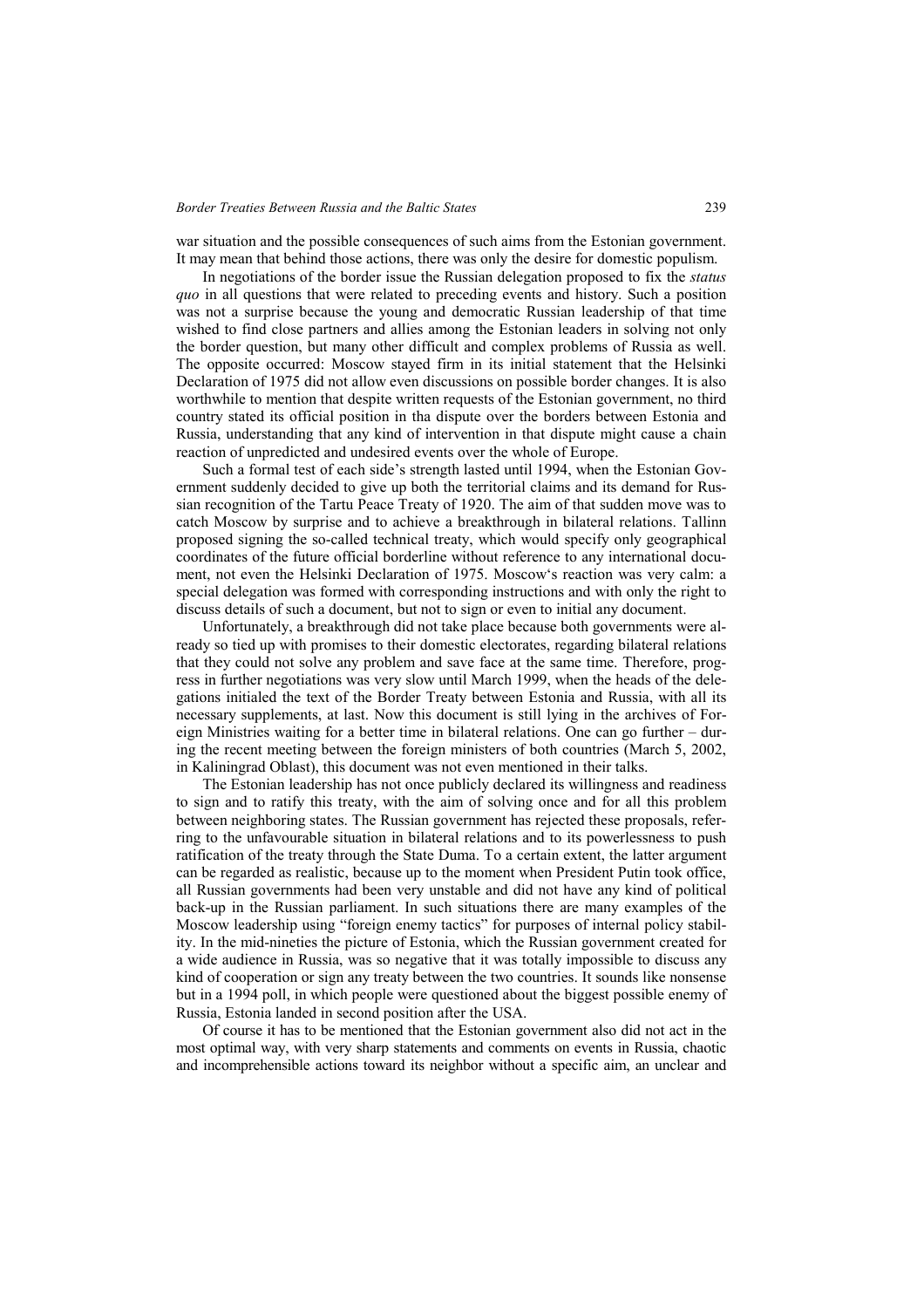unsystematic foreign policy. These actions all created a very obscure situation, where even the closest allies could not understand what was and what is the real aim of Estonian foreign policy toward Russia. In general, Estonian society is still divided – and not just into two parts – on the question of how to deal with Russia. One recent example of that occurred in January 2002, when it was just one sentence from Russian Ambassador Provalov (during a meeting with Estonian President Rüütel, the ambassador said out of the blue that there is a chance to organize a meeting between the two countries' Presidents) triggered a quite hysterical reaction from the whole Estonian society, with many mutual accusations and warnings between political parties. This shows very clearly that neither any political party nor the Estonian state in general has had or has now a properly analyzed and systematic approach toward relations with our eastern neighbor.

At the same time, other treaties and agreements that are related to or linked with the border issue are already signed and valid. Both sides have also internal laws on the state border, its regimes and control. This gives a solid basis for each side to implement its sovereign power for the control and administration of its territory. At the moment, the following agreements are valid:

- 1. an agreement between the governments of the Republic of Estonia and the Russian Federation on border crossing points of customs borders (signed and valid from 9 July 1993);
- 2. an agreement between the governments of the Republic of Estonia and the Russian Federation on activities of border guard's representatives (signed and valid from 20 December 1996); and
- 3. an agreement between the governments of the Republic of Estonia and the Russian Federation on cooperation and mutual assistance in customs matters (signed and valid 9 August 1999).

In practice, relations between different structures of the public services in both countries are in fact much better than the actual general relations between two states. Practical coordination between state border guards or customs services is well done in everyday life, which is free of political turmoil, mutual accusations or demands.

### **V. State of Play Regarding Russian-Latvian and Russian-Lithuanian Border Treaties**

As outlined above (section 3), it is necessary to differentiate between two separate cases in analyzing border problems between Russia and the Baltic states. The Lithuanian-Russian border treaty was signed on October 24, 1997 with delimitation of the state border between these two countries. The Lithuanian parliament has ratified this treaty already, but the Russian State Duma has rejected ratification of the treaty on political grounds. This has caused some tensions between both countries, but not so much that it can be regarded as a substantial threat to relations between Lithuania and Russia. In general, the situation in connection with the border treaty is quite normal and does not need special attention from Brussels.

Nevertheless, as it is linked with a lot of other questions that are pending between the two states (for example, Russian military transit through Lithuania), it is impossible to predict when and why Russia might use this unsolved issue to strengthen its demands in another field. In Lithuania's case we can speak about relations between almost equal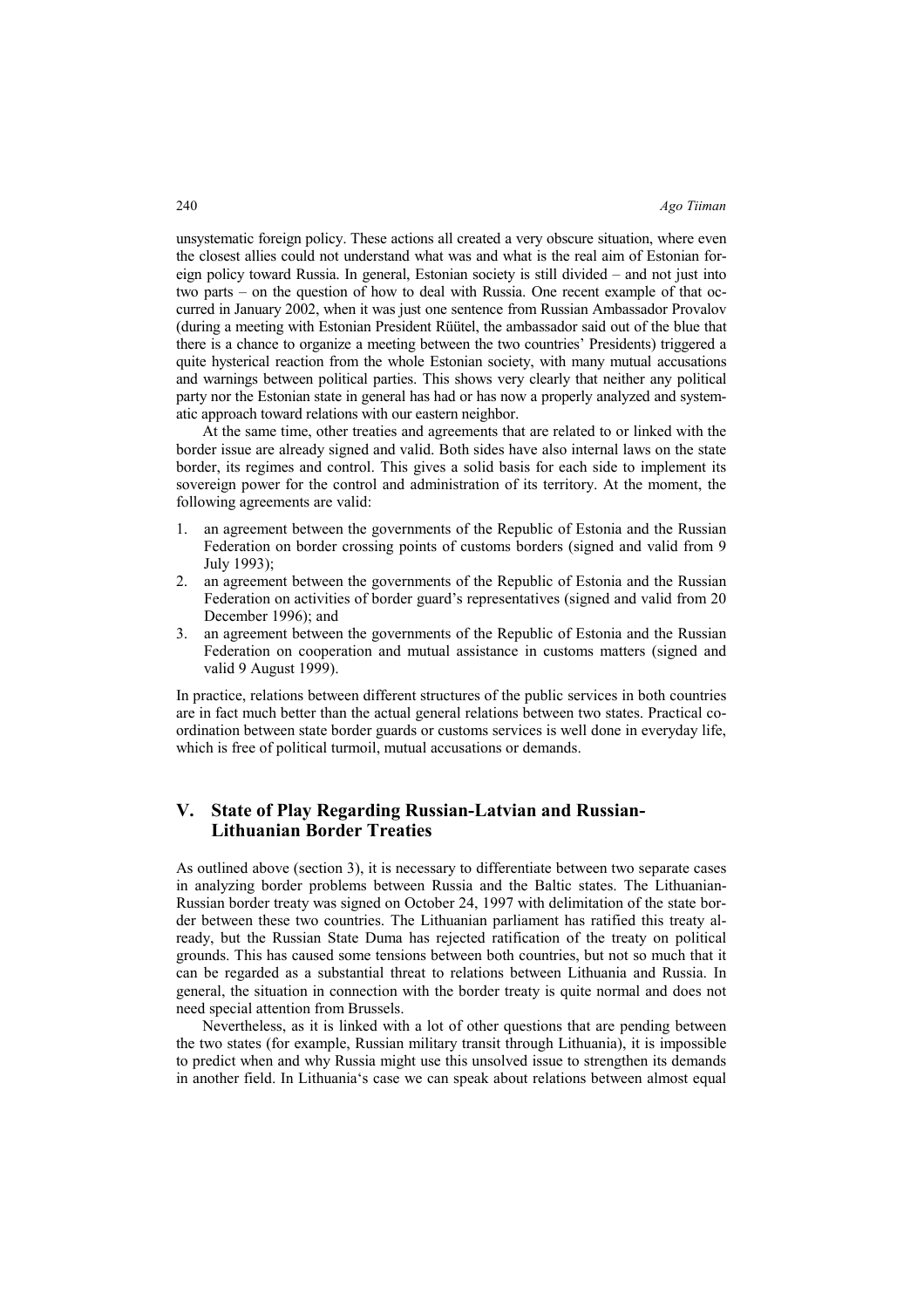partners, because Lithuania has a controlling position in the field of transit to Kaliningrad, where Russia has a very substantial interest. One has to remember that if Russia signs border treaties with its Baltic neighbors, it will do this separately with each other of them, not with all three at once, and Lithuania has the highest possibility to reach this goal first.<sup>4</sup> Moscow has always stressed its specific relations with Vilnius, with an aim of preventing the formation of a joint front of Baltic states on common issues, including border problems. In conclusion we may say that the possibility Vilnius can solve the problem of ratification of signed border treaty is quite high. The question of when ratification will take place remains unanswered.

Border negotiations between Latvia and Russia have a history similar to the Estonian case. Negotiations started just after Latvia regained its independence and have lasted up to the present. The positions of the two sides on negotiations were the same as in the case of Estonia: Latvia wished to gain "historic justice" with the pre-war borders; Russia regarded this wish as a territorial claim in the sense of the Helsinki Declaration of 1975. Despite the fact that Latvia tried to be more flexible during negotiations than Estonia, the result was just the same because Moscow tied the solution of the border problem to many other issues, especially citizenship. Now, the border treaty between Latvia and Russia is still not initialed, although technically negotiations are completed. As in the case of Estonia all other agreements that regulate everyday life on the Latvian-Russian border are signed and valid.

Recently, the Latvian government has substantially increased activity in its policy toward Russia. The government is giving the impression that Riga's new tactic is not to bother about certain sensitive political questions in bilateral relations and to find possibilities for close cooperation outside of them. This approach might help to solve the border treaty issue in the future. The possibility that Moscow will link the solution of this question with "who-knows-what" other issue is very high. Practically, it is impossible to imagine a situation in whic Russia would be ready to sign and ratify a border treaty between the two states without linking this process to some other question. One has to remember that bargaining is the traditional way for Russia to reach its goals and satisfy its interests.

## **VI. Identification of the Main Problems of Unsigned and Unratified Border Treaties Between Russia and the Three Baltic States**

Under the umbrella of border problems between Russia and the Baltic states we can distinguish five types of different issues, which will be analyzed further:

- questions linked with a lack of border treaties;
- questions related to the visa regime;
- questions related to border control;

- questions related to customs control; and
- questions related to local cross-border cooperation.

<sup>4</sup> This opinion has proved correct. On Wednesday, May 21, 2003, the Russian Parliament (State Duma) at last ratified the Russian-Lithuanian Treaty on State Borders. At the same time, all comments showed that still there is no chance to ratify the other two treaties, with Latvia and Estonia.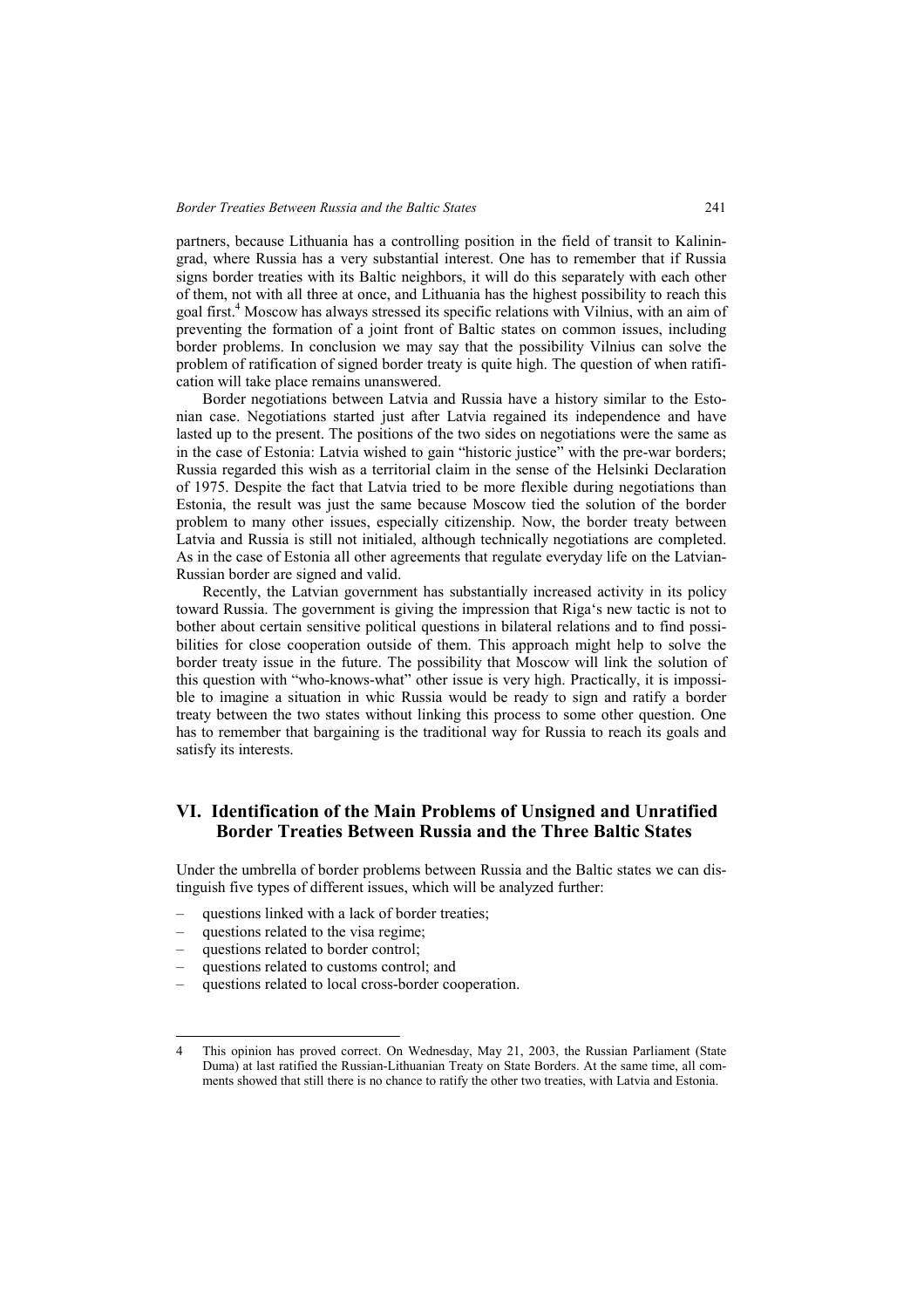The main problem with these unsigned treaties is uncertainty about how Moscow can use this situation, and also treaties themselves, in relations with the Baltic states and the EU now and in the future. At first glance, it seems that Russia cannot harm anyone or anything by these void treaties, because Moscow itself is refusing to ratify them. Even Russian diplomats in Tallinn admit that in their opinion, the border treaty between Russia and Estonia can not be used as a trump card in any other international business because it is Moscow who is refusing, without any specific reason, to sign the treaty. At the same time, throughout history Russia has demonstrated a very high ability to use such unfinished business on the international level for the creation of additional demands, with the aim of reaching its own interests in other fields. Therefore, it is very difficult to predict how Moscow may use these unratified treaties. This lack of knowledge is the main problem regarding border treaties between Russia and the Baltic states. What is certain is that Russia will use these treaties in its foreign policy.

#### **VII. Possible Scenarios and Risks of Future Developments in Border Problems**

- 1. Problems that are linked directly with a lack of border treaties, are not numerous:
	- a) possible continuous political instability between neighbors and security throughout Europe;
	- b) possible territorial claims from both sides; and
	- c) the security of the border itself.

At the same time a lack of border treaties itself is not an essential problem for EU enlargement or the EU in general. Many experts on Russia as well as of the some authors in *Beyond EU Enlargement*  $I^5$  have stated an opposite opinion, but no one has brought out detailed reasons for such a concern. In a way, we can compare this situation with the situation between Russia and Japan: There is still no peace treaty between those two countries, but that has not hindered development of good neighborly relations and large-scale cooperation between them.

We also have to take into consideration that international customs regarding recognition of an independent state and the necessity of a border treaty between neighbors have changed and do not require precise and firm rules any more. Of course, it is strongly advisable that neighbors sign and ratify a border treaty to guarantee peace and security for the future. But as a majority of countries, especially in Europe, are members of numerous international organizations, which automatically demand by their charters guarantees for peace, security and co-operation, among their members, the lack of bilateral treaties does not always imply an automatic problem for peace and security in general.

What practical risks may exist because of the lack of border treaties in Europe? One of them is the possibility that at a certain moment Russia may declare that, due to the lack of a border treaty, it cannot control immigration through this particular border region and open the gate for Third World immigration to Europe through the Baltics. The possibility of such behavior from Russia is highly remote, because this issue is also regulated by many other multilateral agreements, which are obligatory for Russia as well. So Moscow is not in the position to act in such an irrational way. Also,

<sup>5</sup> Beyond EU Enlargement, Volume I, 2001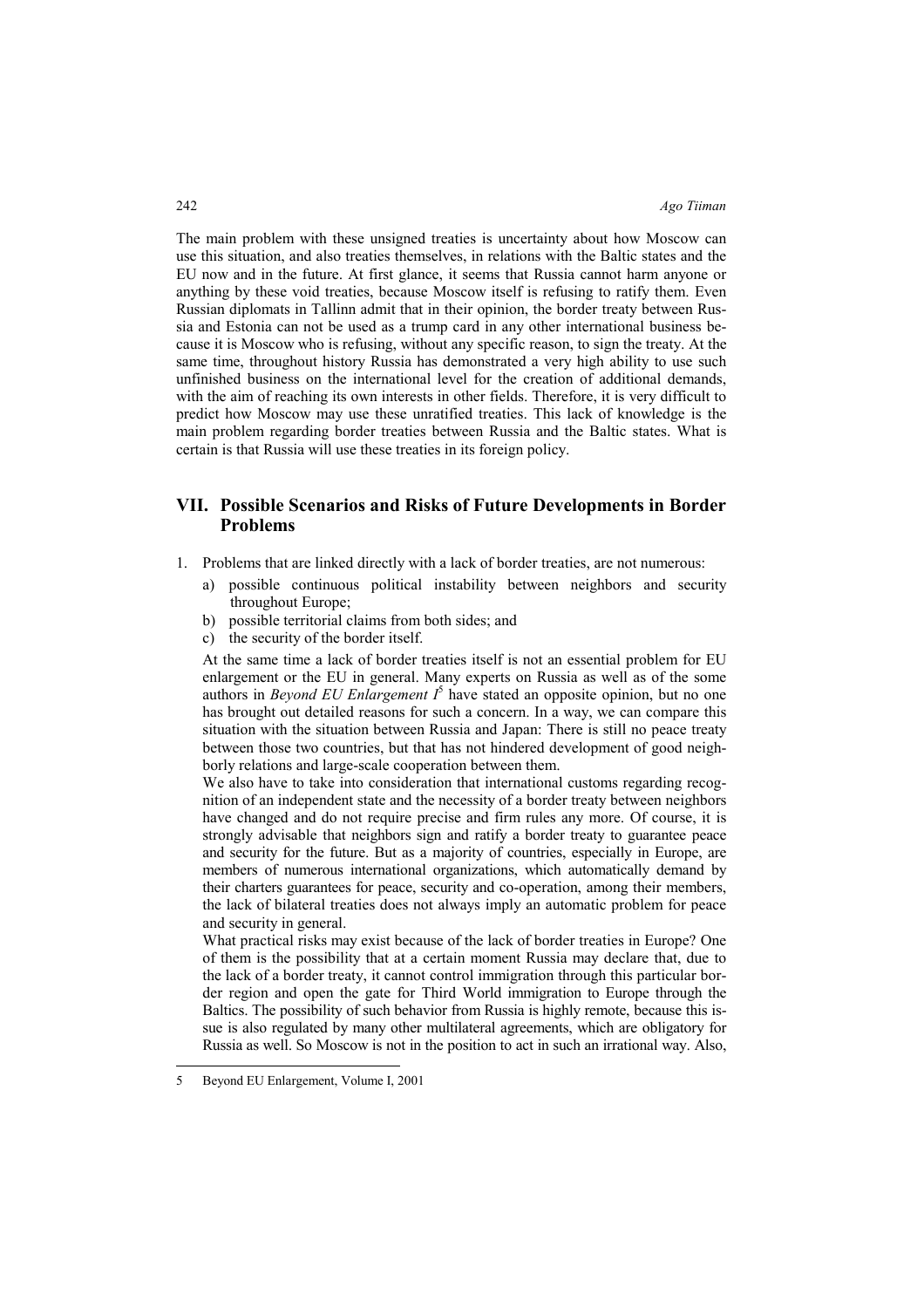we have to take into consideration substantial changes in the world of security measures after September  $11<sup>th</sup>$ . Russia is strongly supporting the anti-terrorism movement (with the intention of having a free hand in other areas), so such behavior from Moscow is not feasible. The latest developments show that for the Russian foreign policy, the first priority is good and prosperous relations with the EU, which Moscow will not jeopardise with such actions.

The real problem is the chance that Moscow will form a "List of Political Concerns Regarding EU Enlargement" on the pattern of the "List of Economic Concerns," which was given over to Brussels a few years ago. The aim of Russia in such a situation is to play a high-level game by mixing pseudo-problems with its real interests. At the end of negotiations on issues from such a list, Russia would give ground in questions that are not its priorities but rather pseudo-problems. It will make concessions only because it will try to get positive results where its real interests are. In other words, by forming such a list Russia may try to create room for itself in future bargaining. One can be sure that a lack of border treaties between Russia and the Baltic States will be mentioned, but not analyzed or specified in this list. Here it is worthwhile to mention that in its response to the Common Strategy of the European Union on Russia, issued 4 June 1999, Moscow has stated openly that "… as well as to safeguard, in the interests of stability, security and co-operation in Europe, the rights of the Russian-speaking population in the Baltic states, to consider, as a reserve option, a refusal to extend the PCA to cover those candidate-countries that, in spite of the ex-6 isting agreements, do not ensure fulfilment of the generally recognised norms."

Another problem with these open treaties may be that the Baltic States not try to solve this problem on their own before the accession to the EU, hoping that after accession it will be a problem for Brussels, and they will thus not have to do anything about it now or in the future. There are strong tendencies in all three capitals to use such tactics for the "solution" of this problem. At least in Tallinn such conversations have been heard even at the government level, and Lithuanian diplomats have admitted it as well. Unfortunately in Estonia such an opinion dominates on the whole set of complex relations between Estonia and Russia.

Problems related to the current and future visa regimes between the Baltic states and Russia are more complicated than the treaty problem. Mainly, this is because of historic ties between people on both sides of the border as well as the fact that in this question Brussels, together with the Baltic states, has to find a golden mean between the frames mentioned above in section 2: total control of the borders from one side and not becoming a new "iron curtain" from the other side.

First of all, consider the recent past. Estonia introduced a visa regime with Russia immediately after regaining independence in 1992. Latvia and Lithuania did the same few years later. Since then, the Estonian visa regime has been modified only in the direction of stricter rules. A few times, Russia has proposed negotiating a much softer approach to visa requirements, especially for the people living in the border regions. The Estonian Government has always very firmly rejected those ideas. By tradition, Russia has answered with tit-for-tat measures, making visa requirements stricter even for its own citizens and so-called compatriots living in Estonia. More and more strict rules from both sides has had a substantial impact on the number of visitors, especially but not only tourists, between the neighbors. During the last Round Table Meeting between Estonian and Russian entrepreneurs in Tallinn in

<sup>6</sup> http://europa.eu.int/comm/external\_relations/russia/russian\_medium\_term\_strategy/index.htm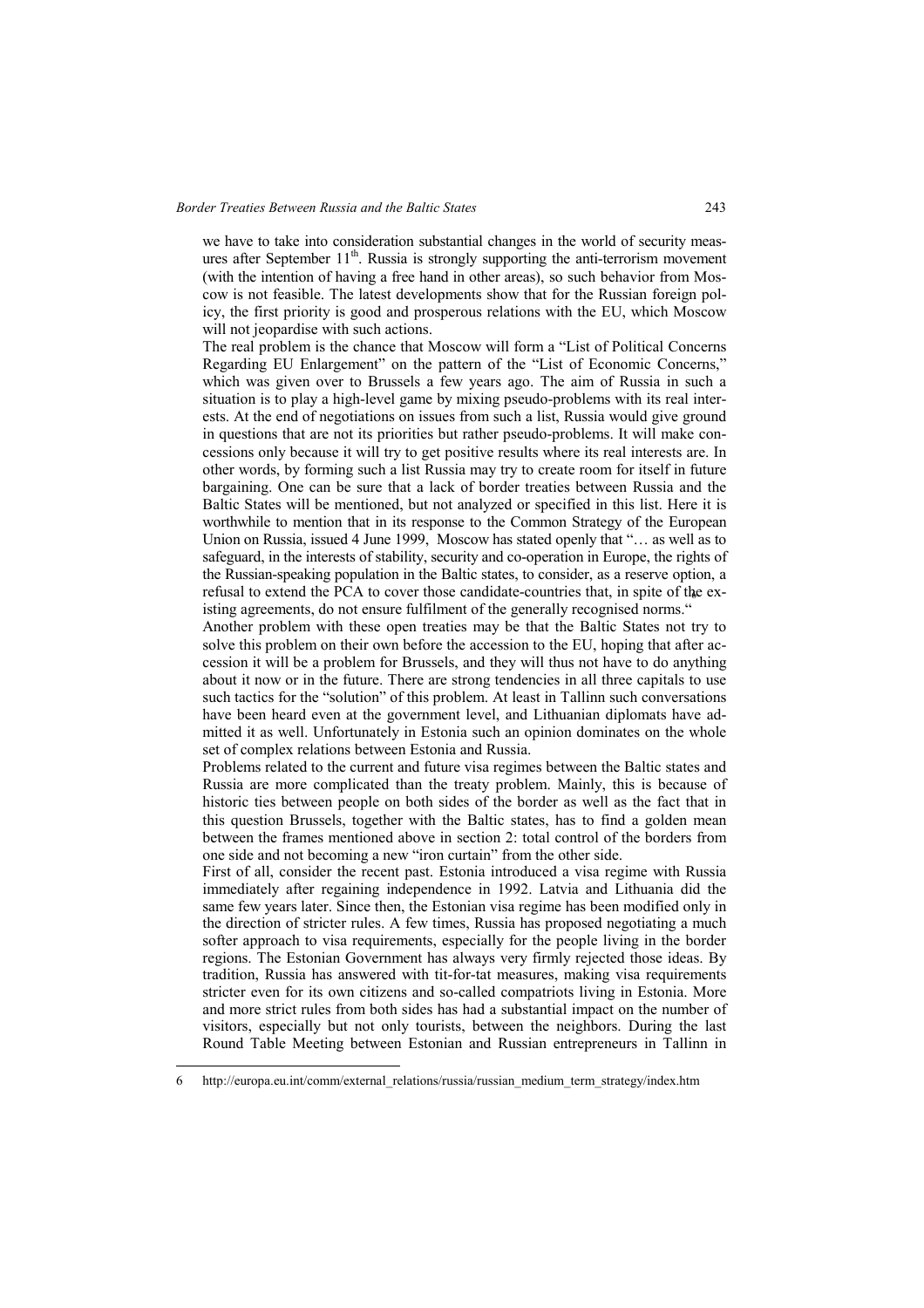February 2001, the Deputy Head of Russian Delegation, B. Kurakin, especially stressed this unnatural visa situation, which has seriously hindered economic and trade relations between businesses of two countries. It is worthwhile to mention that Estonia has never had a firm and clear goal regarding its visa policy towards Russia, except emotional statements such as "They must understand that we are an independent country!" even at the government level. As a result, we have to admit that there have been numerous problems in getting visas even for state delegations from both sides.

There are no common rules in the three Baltic states regarding visa policy or regime towards Russia. Each one has its own peculiarities, which it tries to implement by its own methods. For example, Estonia has problems with Russians who are working in Narva, Estonia's easternmost city, right on the border, but living in Ivangorod, the Russian city just across the river from Narva. Latvia and Estonia both have a problem with two specific categories of people from Russia: those who have either real estate or close relatives in Latvia or Estonia. In the case of Lithuania, a very difficult problem is visas for residents of Kaliningrad. Also because of its homogeneous demographic situation, Lithuania has a special visa regime (lighter requests) for elderly people.

General types of visas, as well as general rules on applications for and reception of visas are also different in all three Baltic states. The strictest rules are in Estonia, where in addition to the usual documents required to receive a visa, there is a demand for a health insurance policy valid in Estonia.

What kind of problems and risks regarding visa regimes may the EU impose after the accession of the three Baltic states? First of all, despite the fact that all three countries have a visa regime with Russia, there are too many specific exceptions from general European rules. It would be quite difficult to suddenly declare these specific rules void, because too many people in Russia will be affected by changes in these special visa schemes. In turn, a sudden change might create substantial social turmoil in Russia, which Moscow in any circumstances would use on a political level to achieve its interests in other fields.

Second, it will be difficult to harmonise the Baltics' official approach to implementing the EU's common visa regime. Because attitude and policy toward Russia are quite different in all three countries, present visa regimes and especially their implementations are also quite different. If Estonia, due to its commonly known hostile mentality toward Russia, is granting its visas to Russians on a stricter bases than the EU, then Lithuania's rules are much more liberal. There is a risk that both of them would like to keep their own principles of implementation of the EU' s general visa rules in the future, even after accession to the EU. In the future there may be a substantial difference in issuing EU visas in Estonian or Lithuanian diplomatic missions. On its own, this is not a problem, but Russia will immediately use such kind of differentiation for its own purposes.

Third, it may cause a problem for Brussels if Estonia goes along with the same mentality and methods of implementation of its visa regime as it is doing now. The general understanding of Estonian consuls in Russia is that they are the first line of the army on the battlefield between both states. If a civil servant is thinking in military terms, then there is a big problem in relations between the two states. After Estonia's accession to the EU such a mentality will certainly create a tension between these two countries, which will certainly be a problem for Brussels. Brussels also has to take into consideration that there is a peculiar mentality on the level of foreign ministries of all three Baltic states that as new strict rules are coming from EU, then Brussels has to pay for the introduction and implementation of these rules.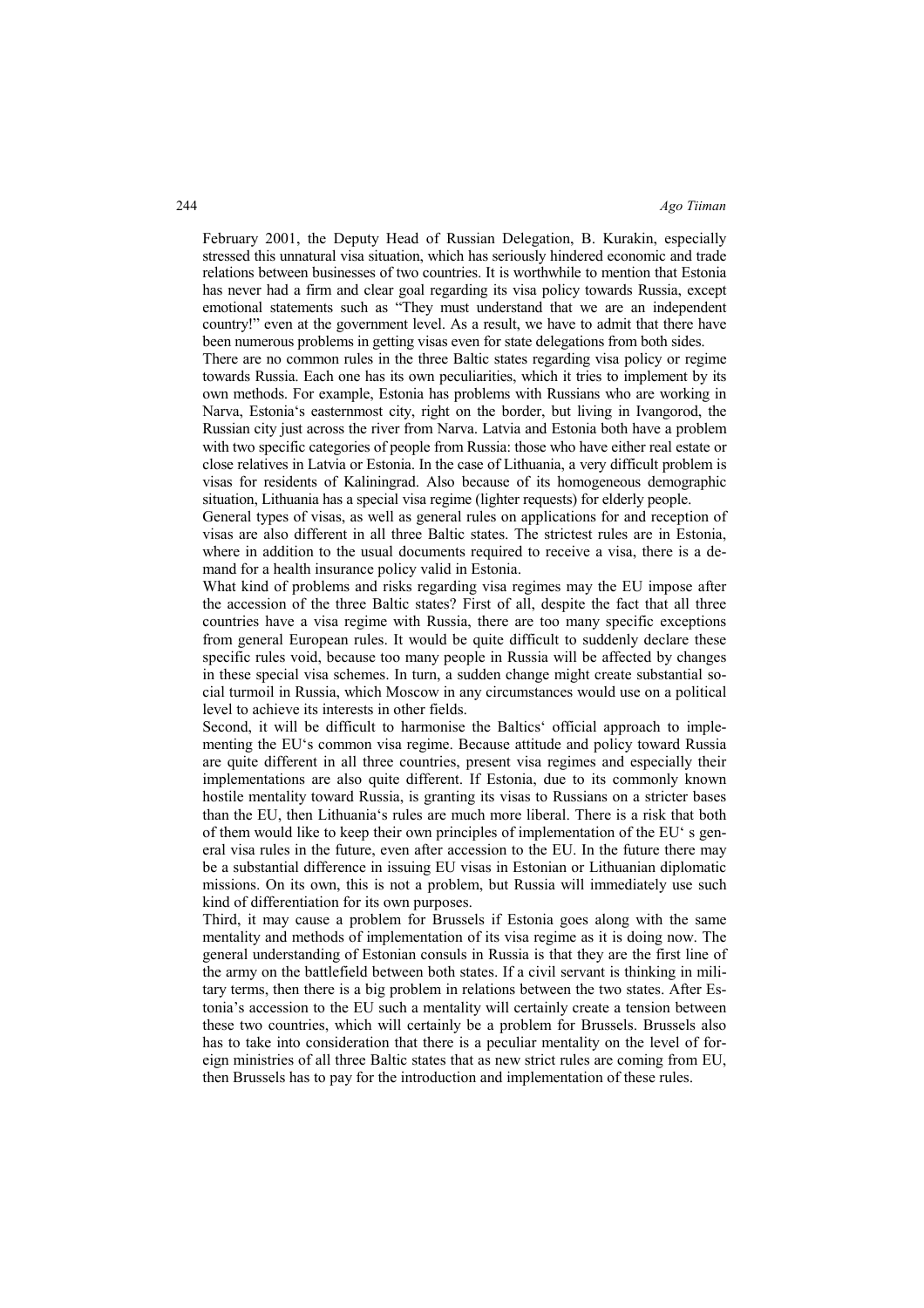As mentioned, the Kaliningrad case is so difficult and also unique for future EU-Russia visa relations that we will not analyze it in this paper, but refer to the article by Arkady Moshes in this volume.<sup>7</sup>

Of course, there is a problem of the technical implementation of EU rules by Baltic consuls. They do not have yet specific training or experience, so it may be a substantial problem for Brussels after the accession of the Baltic states to educate all their consuls on EU standards during a very short period of time.

There are no major problems related to guarding the EU's future eastern border. Specific agreements between corresponding State Boards are signed and valid, so the situation on the border is regulated quite fully. According to information gathered from meetings with Estonian border guards, everyday cooperation between border guards from both sides is good and active. They both have specific tasks to fulfil and as these tasks are not opposing each other's obligations and are even they are quite similar, the border guards' Boards have found an optimal practical level for efficient cooperation. If anything might cause a problem in this situation, it is the lack of professional personnel among border guards, especially on the Estonian side. It is also worthwhile to mention that there have been many discussions between border guards from both sides about possible cooperation and joint projects, especially in the field of constructing check-point facilities on the mutual border. Up to now all such talks have remained only talks due to the lack of necessary finances. In the field of customs control, the lack of border treaties between Estonia and Russia does not have any essentially negative or unwanted impacts. Everyday life and work on the customs border from both sides is normal, and information has been exchanged on the basis of a corresponding agreement on cooperation between the Customs Boards of the two countries. At the same time, some additional agreements (for example, about border crossings and check-points) are needed because of present demands by the business sector to elevate cooperation between two state departments and the effectiveness of customs control to the modern international level. Negotiations on these agreements are hindered due to the lack of border treaties. A problem that may crop up after the EU enlargement is related to the fact that customs control can be effective only in the case of close cooperation of state departments

from both sides of border. The Customs Boards of Russia and the Baltic states are not yet accustomed to this kind of close cooperation, despite the presence of corresponding agreements. Both sides know that the Estonian customs system is still expecting substantial reforms from harmonization with EU customs rules and working methods. They also know that management of the EU customs system will be done from Brussels. Both are waiting for the moment when the Russian State Customs Committee can negotiate all customs questions directly with Brussels. Of course, these questions do not resulting from the fact that there is still no valid border treaty between two states.

5. The question of local cross-border cooperation is not directly related to the lack of border treaties. Essentially, it is more related to the status of general relations between the states, and specifically to three general factors:

– general state of play in bilateral relations;

- willingness of central Russian authorities to allow such relations, an unresolved problem in relations between Moscow and Russia's regions; and
- local economic prerequisites for such co-operation.

<sup>7</sup> Arkady Moshes, Kaliningrad; Beyond EU Enlargement, Volume II, 2002, pp. 132-152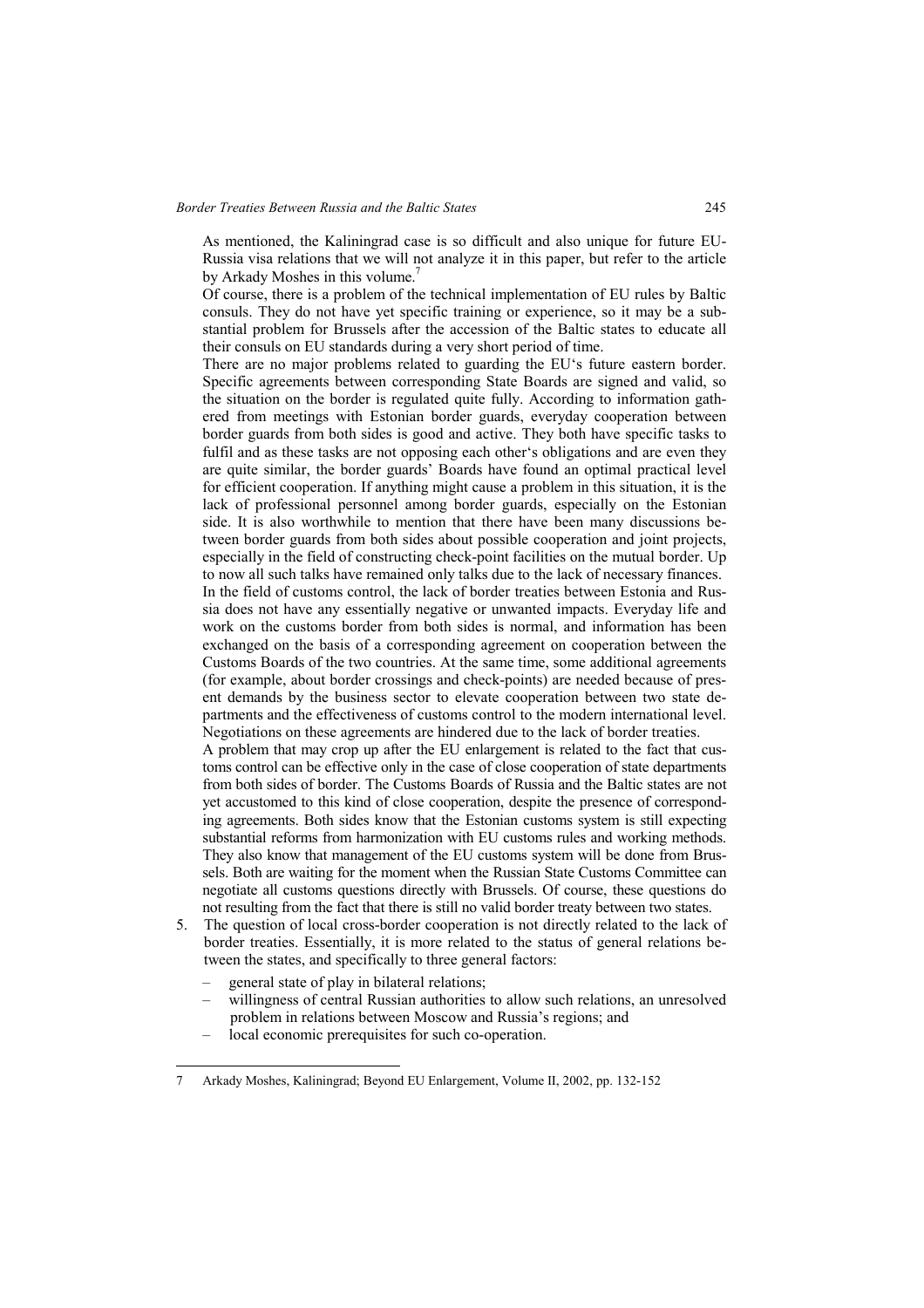None of these three factors depends directly on the lack of a border treaty. Of course, lack of treaties does play a positive role in the development of general relations between Russia and the Baltic states, but it does not make these relations worse.

In developing cooperation with Russian regions, it has been always hard to understand with whom and on what conditions one can do business or even just create normal relations. Although there is a special law in Russia, which stipulates conditions and rules for the regions and the role of the center in developing the regions' international relations, in real life not one of the agreements concluded between the Estonian government and Russian regional authorities has been successfully implemented. The reasons are many, and among them two are widely recognized: first, that Moscow has not supported such cooperation with Estonia; and second, there have always been problems in relations between the regions and the centre about who is responsible for what in international business affairs. The only exceptions have been cases related to substantial investments in local business.

As is well known, Estonia (and Latvia as well) does not have an agreement with Russia on cooperation in the field of economic and trade relations, which would stipulate a "most favored nation" regime in bilateral trade. At present, it is not worthwhile for Estonian business to sell Russia anything originating from Estonia, because of Russia's double customs tariffs on Estonian goods. At the same time, local Russian business in the border regions nearest to Estonia is so weak (Leningradskaja Oblast and Pskovskaja Oblast are among most poorest regions in Russia), that they do not have anything to trade. Essential problem are also the unwillingness and inability of both capitals to invest their own resources into the development of these provincial regions. These problems are, however, not related to the existence, or lack thereof, of a border treaty. They depend much more on the general level of relations and cooperation between the two states.

Here it is worthwhile to mention that in general, cross-border cooperation in the region between Russia and the Baltic states will not have any positive future without concrete and specific support from the EU for this cross-border region. The present general approach of Brussels to local cross-border cooperation between recipients of PHARE and TACIS programs is not constructive anymore and does not have prospects of success. Currently, the EU's Cross-Border Cooperation (CBC) policy in this region, especially its implementation, has exhausted itself. It has to be rethought and restructured, taking into account the areas' peculiarities.

#### **VIII. What Alternatives does Brussels Have?**

There are several alternatives for the EU in this situation, with border treaties between Russia and the Baltic states whose texts are ready but not yet valid.

1. Three Baltic states will succeed in signing and ratifying their border treaties with Russia before accession to the EU. In this case, Brussels will not have any political problem with Moscow concerning these treaties, but problems with the visa regime, customs control and regional cooperation will remain. In this case, any remaining problems can and must be solved, not on the Baltic-Russia level, but on the Brussels-Moscow level. Problems with Baltic mentalities towards Russia will also remain, and Brussels may have some difficulties with stubbornness in the three capitals.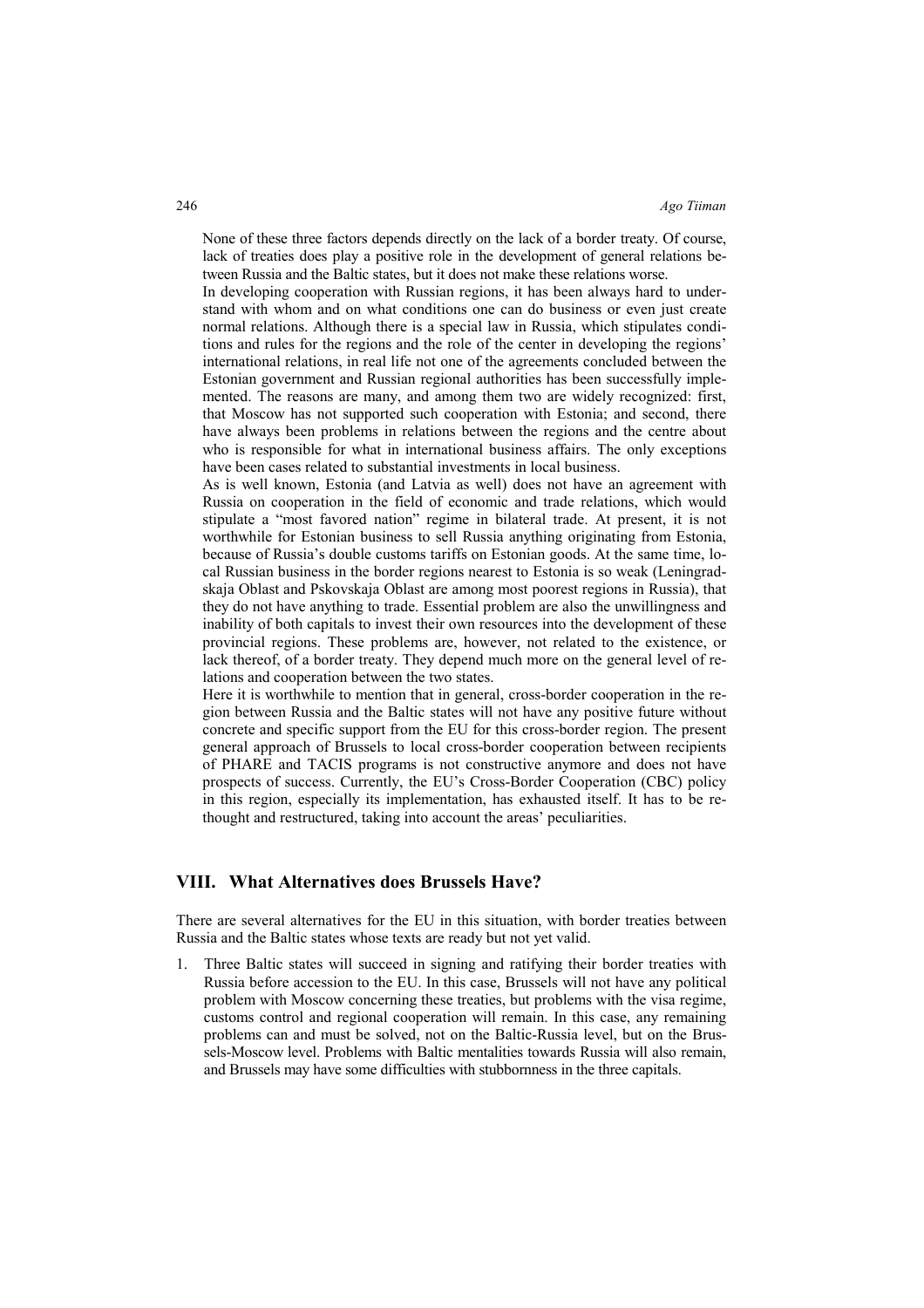#### *Border Treaties Between Russia and the Baltic States* 247

- 2. The Baltic states and Russia will not sign and ratify border treaties before Baltic accession to the EU. In this case there are two possible options for further development:
	- a) Moscow will not use this fact as a political argument in future relations with Brussels. In this event future developments will be the same as in the case 8.1, but with a certain time shift. The most probable scenario is that border treaties will be signed at the same time as some other agreements.
	- b) Moscow will use this fact as a political argument in the development of its future relations with Brussels. Most probably it will present the border treaty question as a major obstacle to EU enlargement and also to future Russia-EU relations, but without further explanations about the argument's merit. It will be presented as a plain fact. The main aim of such a move would be to improve the Russian bargaining position and to reach its essential goals during negotiations on a "package deal" between Brussels and Moscow, related to Russian demands for some compensations or concessions regarding EU enlargement. Actually, it is impossible to predict what Moscow may ask for in return. At the same time it is not so hard for Brussels to counter Moscow in such a case by firmly holding the position that unsigned border treaties are solely the responsibility of Russia and they can not harm in any way either EU enlargement or future EU-Russia relations, even if the conclusion of border treaties takes years and years. Problems with the visa regime, customs control and regional cooperation will remain similar to those described in 1.

Some additional problems may occur. If Russia uses such tactics, it may be very hard for Brussels to persuade the Baltic capitals to be calm and constructively cooperative. On one hand, all three already wish that Brussels will solve all their problems with Russia, but on the other hand, they will all three demand a seat behind the negotiation table with Russia, out of fear that Brussels and Moscow may agree on something inappropriate over their head. Thus Brussels may find itself between two fronts, an undesirable situation.

There exists the idea that a few symbolic actions or gestures from Moscow might decrease tensions between Russia and the Baltic states. These could include a visit by the Russian president to one of the capitals or, for example, in the case of Estonia, the return of the Estonian Presidential Medal or the treasures of the Museum of Tartu University. Such diplomacy can not have positive results because of the mentality of Baltic people; symbols, even positive, have never had any significance in Baltic culture. Tensions created by historic events from the last century, may disappear only with time.

### **IX. Main Players in the "Game" of Border Treaties**

First of all, it is necessary to notice, that the lack of border treaties is not regarded by both societies as the biggest problem between Russia and the Baltic states. There are more important issues at stake regarding future relations between neighbors, as for example, accession of the Baltic countries to NATO or the lack of traditional agreements on economic and trade relations, investment protection agreements, and agreements on transport and transit freedom. For Baltic business, the lack of primary economic treaties is very big obstacle for their normal development, because the majority of Baltic firms have profound business interests in the Russian market. For Russian business, it is not such a major problem, although Russian businessmen understand very well that with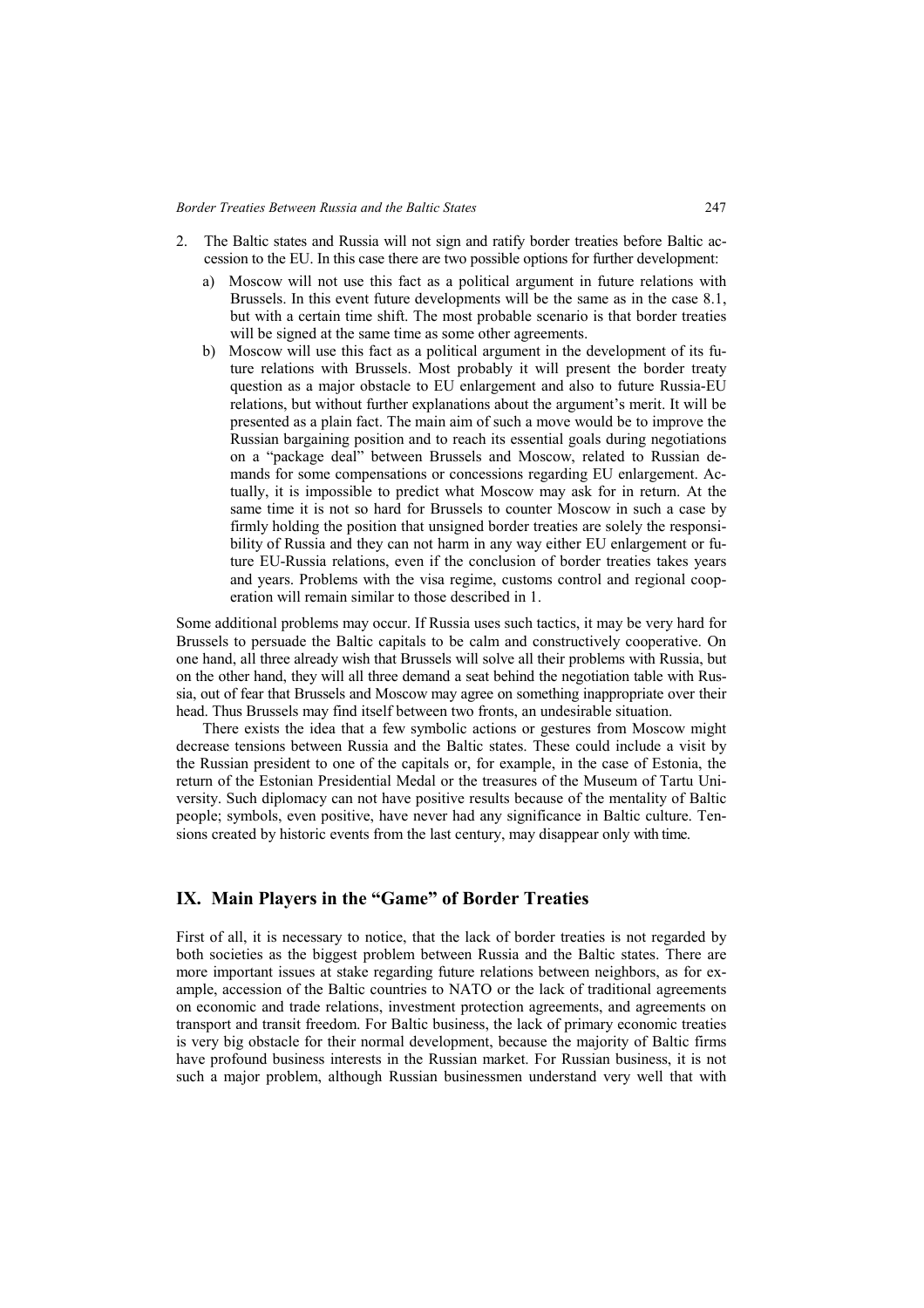good economic and trade relations between Russia and the Baltic states they could substantially increase their profits. Thus, the lack of border treaties is regarded generally as a classical example of stubbornness and stupidity of the governments on both sides.

At the same time, Russian and Baltic entrepreneurs are afraid to highlight publicly their business interests towards their neighbors, because of the high-level political tensions and uncertainty in relations between states. In Estonia, for instance, it is well known that no firm can find support at tje governmental level for doing business with Russia. Recently there was an article in an Estonian newspaper, in which a representative of the Estonian Parliament, a member of former ruling party Fatherland, accused businessmen of betraying state interests by doing business with our eastern neighbor. Thus it is understandable, why Estonian foreign policy towards Russia has been so eclectic and unpredictable. The same situation applies to Russia as well.

Today, Estonian business is not yet so powerful and does not have sufficient influence in society to demand something from politicians. As the number of entrepreneurs who have real interests and also opportunities in doing business with Russia, is not very big, politicians are not much concerned about their relations with and support for such a business, but more about their domestic popularity. This, unfortunately, is still heavily dependent on strong words and hostile tones against Russia. So for years relations with our eastern neighbor have been sacrificed for cheap domestic popularity. Therefore, the main players in the decision making-process concerning Estonian relations with Russia, including the border treaty, are politicians, who are using this field only for their own popularity. There are no exceptions among politicians; all parties try to show their strength by aggressiveness against Russia.

It is a pity, but no analyses have been made, no round-table discussions have been organized in Estonia with an aim to developing an optimal and pragmatic strategy towards its eastern neighbour. It is a common opinion that everybody knows about Russia and how to treat Russia very well on their own. Today, Estonian society, and especially the government, seem not to need any analyses or research works in foreign policy. Reading any official paper prepared in Estonian Foreign Ministry, which is dedicated to relations with Russia, it is obvious that it is written on the basis of individual belief and subjective opinions, not on a basis of profound knowledge and analysis of Russia and Estonian-Russian relations. A meaningful example of this phenomenon was a meeting of Estonian experts on Russia in spring 2001, where the problem of an investments protection pgreement with Russia was discussed. A majority of participants, civil servants from the Ministry of Foreign Affairs, were of the opinion that Estonia did not need such an agreement, because: "You can never rely on Russians! They never obey the rule of law and never carry out agreements." Only after long disputes, in which the opposition used the argument that in this case we do not need any agreements with Russia, was it decided that Estonia will not turn down corresponding Russian proposals, but will keep a very low-profile attitude about further developments. The recent change of foreign ministers in Tallinn has not changed the essence and methods of Estonian foreign policy. This was stressed even by Kristina Ojuland, the new Foreign Minister, $\frac{7}{7}$  when she publicly admitted that the Estonian Foreign Ministry is still obstructing constructive relations with Russia.

It is a peculiar fact that a common refrain one can hear at the level of the Estonian government is, "We have done this and that, now the ball is on the Russian side!" It shows very clearly that relations with Russia are seen like a tennis-match, where players

<sup>8</sup> Interview with K.Ojuland; *Päevaleht*, March 28, 2002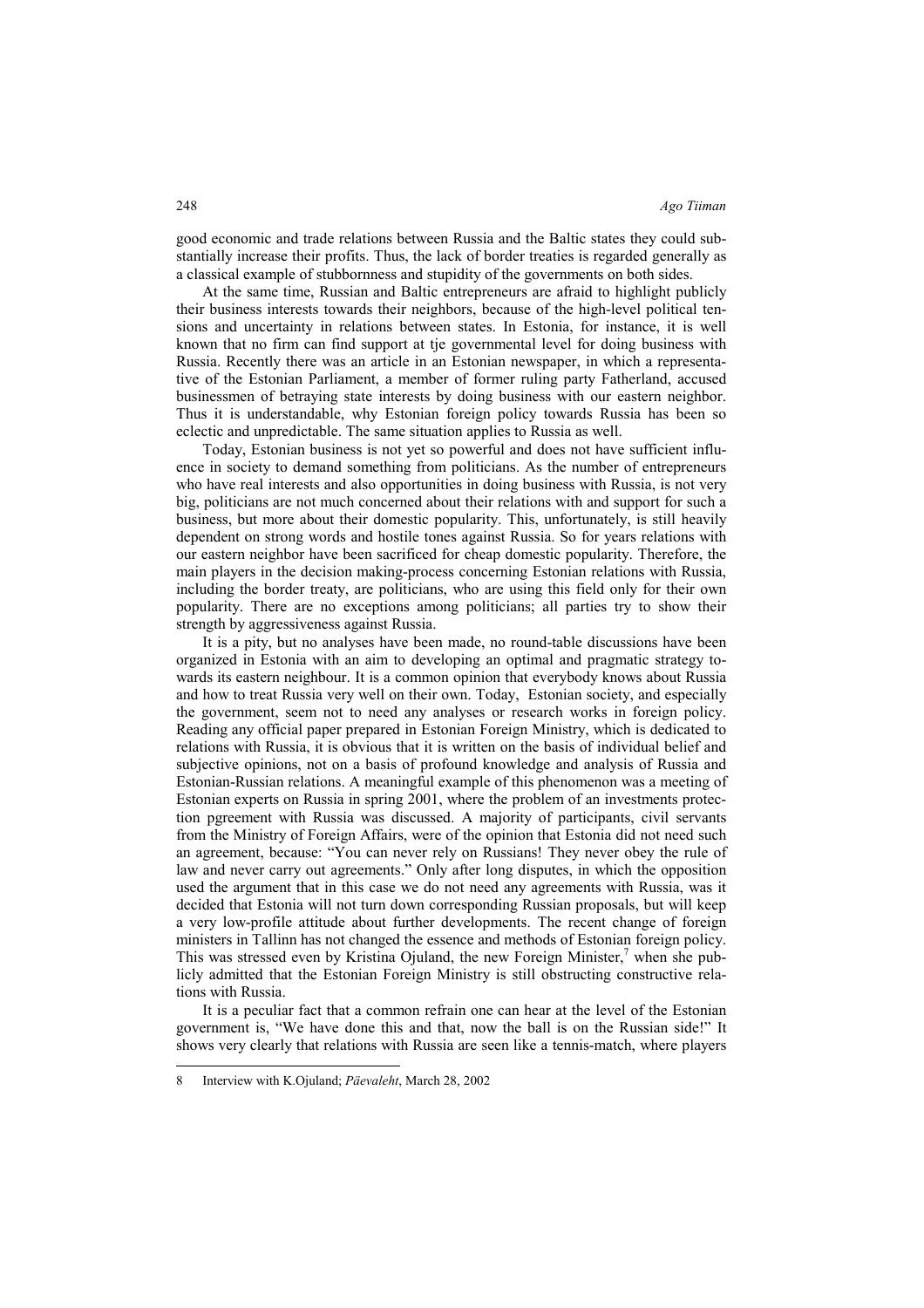are opponents and the ball is a problem which is not to be solved by joint efforts, but has to be hit in any case to the other side of the net. The Estonian Ministry of Foreign Affairs can not accept the principle that international relations, even with a country that you do not love or trust, have to be developed as a close dialogue with an aim to solving problems, which can help to develop mutually beneficial relations.

The situation is almost the same in Latvia. The situation in Lithuania is a little bit different, for the reasons already discussed. In general it can be said that unratified border treaties do not worry either the Baltic states or Russia right now. There are much more important issues which have to be solved before the signing of border treaties – accession of the Baltic states to NATO and to the EU, bilateral trade treaties and many social-humanitarian agreements. It seems that the border treaties will be signed at some point, but not separately from other agreements.

It is hard to name the main players in Russia regarding relations with Estonia. It is obvious that these relations are not first or second priority for Moscow and that Estonia or Latvia are not of major interest for Russia. On the contrary, Moscow is wisely holding bilateral relations at the level of cold confrontation just to satisfy domestic interests in showing how it is concerned about the situation of compatriots in the Baltic states. It is a pity, but in all four capitals, bilateral relations are used only to satisfy the domestic interests of local politicians. Moscow also tries also enlarge Russian bargaining room for future negotiations with the EU. Who is the final decision maker in relations with Baltic states, is unknown. At least, in Tallinn.

### **X. Conclusion**

- 1. Under the umbrella of "border problems between Russia and the Baltic states" there are five types of different issues:
	- a) questions related to the lack of border treaties;
	- b) questions related to the visa regime;
	- c) questions related to border control;
	- d) questions related to customs control; and
	- e) questions related to local cross-border cooperation.
- 2. Each of these issues may be analyzed on two levels: on the level of EU enlargement and on the level of the EU's ongoing relations with Russia (and, in the case of Lithuania, with Belarus as well). On the first level, these questions do not impose any essential threat or problem to EU enlargement process. On the second level, Brussels has to take over decisionmaking in the last four questions and try to solve them mainly in direct negotiations with Moscow. It is not advisable to give too much authority in these questions to the Baltic capitals.
- 3. Special emphasis has to be laid on the new developments in relations with Russia after the events in New York and Washington on September 11, 2001.
- 4. There are no border problems that can be regarded as a threat or essential risk to EU enlargement or to future EU-Russian relations. The treaties can not be regarded as essential conditions for EU membership of the Baltic states, as is widely proclaimed by Moscow.